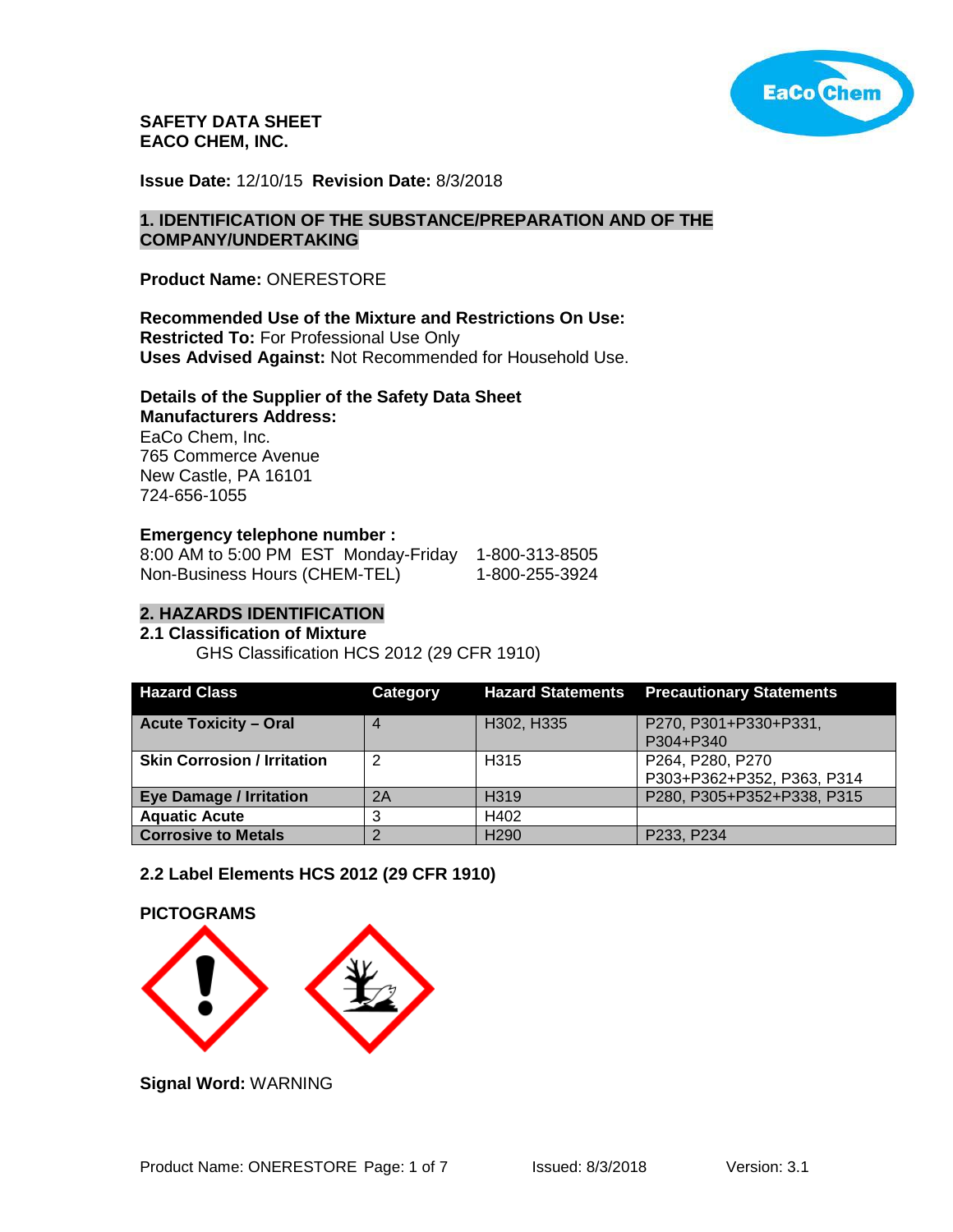## **Hazard Statements:**

| Hazard #         | <b>Hazard Statement</b>          |
|------------------|----------------------------------|
| H <sub>290</sub> | May be corrosive to metals       |
| H302             | Harmful if swallowed             |
| H315             | Causes skin irritation           |
| H319             | Causes serious eye irritation    |
| H335             | May cause respiratory irritation |
| H402             | Harmful to aquatic life          |

# **Precautionary Statements:**

| <b>Precautionary#</b> | <b>Precautionary Statement</b>                                                                               |
|-----------------------|--------------------------------------------------------------------------------------------------------------|
| <b>P202</b>           | Do not handle until all safety precautions have been read and understood.                                    |
| P273                  | Avoid release to the environment.                                                                            |
| P <sub>501</sub>      | Dispose of contents/container according to federal, state & local regulations.                               |
| P233                  | Keep container tightly closed.                                                                               |
| P234                  | Keep only in original packaging.                                                                             |
| P <sub>264</sub>      | Wash skin thoroughly after handling.                                                                         |
| P270                  | Do not eat, drink or smoke when using this product.                                                          |
| P280                  | Wear protective gloves/protective clothing/eye protection/face protection.                                   |
| P301+P330+P331        | IF SWALLOWED: Rinse mouth. Do NOT induce vomiting.                                                           |
| P303+P362+P352        | IF ON SKIN (or hair): Take off contaminated clothing. Wash with plenty of water/                             |
| P304+P340             | IF INHALED: Remove person to fresh air and keep comfortable for breathing.                                   |
| P305+P352+P338        | IF IN EYES: Wash with plenty of water/Remove contact lenses, if present and easy to<br>do. Continue rinsing. |
| P314                  | Get medical advice/attention if you feel unwell.                                                             |
| P315                  | Get immediate medical advice/attention.                                                                      |
| P363                  | Wash contaminated clothing before reuse.                                                                     |

# **2.3 Hazards Not Otherwise Classified (HNOC): Other Information**

# **3. COMPOSITION/INFORMATION ON MIXTURES**

#### **Hazardous Components**

| <b>Chemical name</b>     | <b>CAS</b> number | $\mathcal{A}$  | <b>Trade secret</b> |
|--------------------------|-------------------|----------------|---------------------|
| <b>Hydrochloric Acid</b> | 7647-01-0         | < 20           |                     |
| <b>Givcol Ether EB</b>   | 111-76-2          | $1 - 5$        |                     |
| <b>Balance</b>           | Trade secret      | <b>Balance</b> |                     |

\* The exact percentage (concentration) of composition has been withheld as a trade secret.

# **4. FIRST AID MEASURES**

# **4.1 Description of First Aid Measures**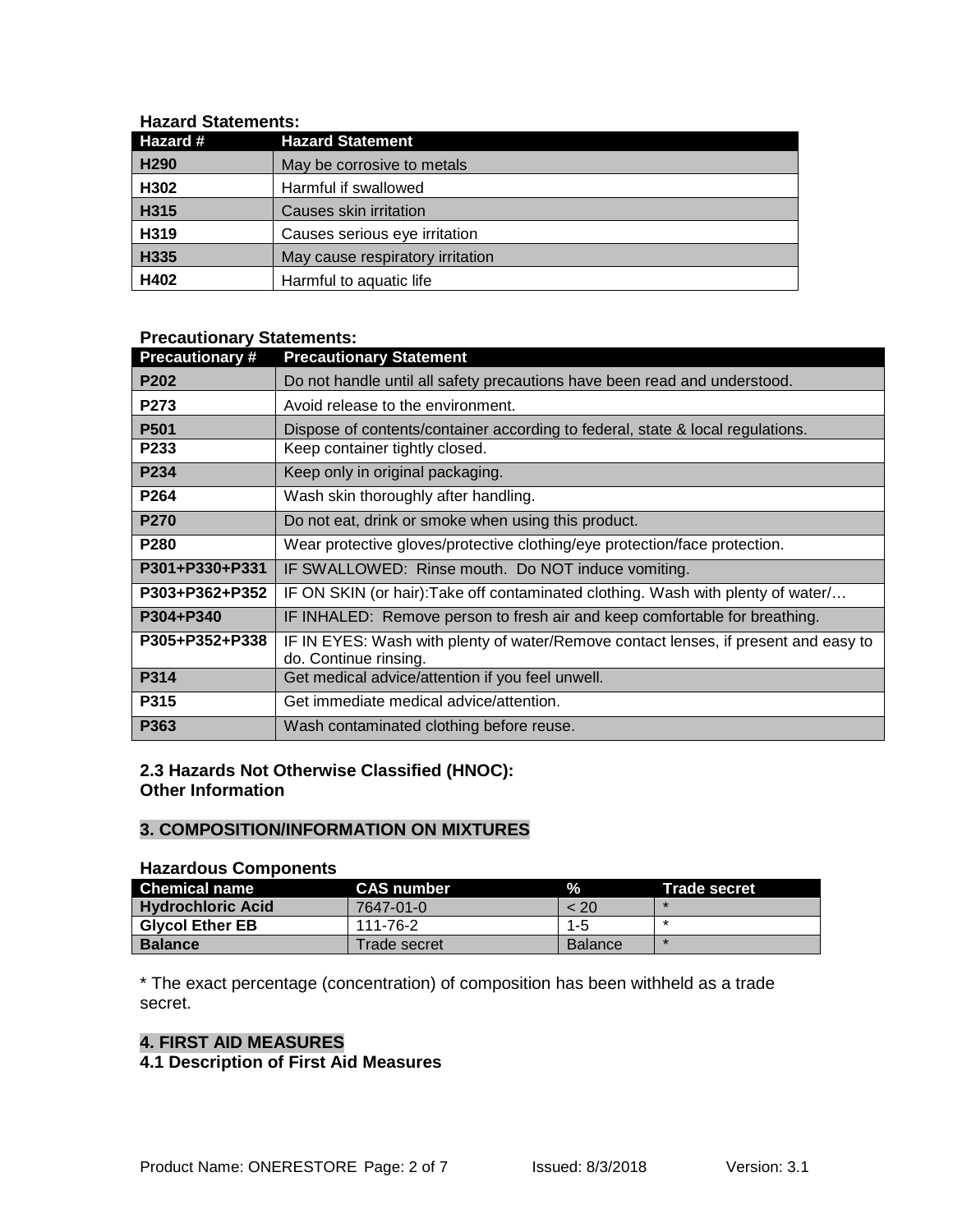## **General advice**

Consult a physician. Show this safety data sheet to the doctor in attendance. Remove contaminated clothing.

#### **If inhaled**

If breathed in, move person to fresh air. If irritation persists, call a physician. If not breathing, give artificial respiration.

## **In case of skin contact**

Take off contaminated clothing and shoes immediately. Wash off with soap and plenty of water. Wash clothes off before reuse. If irritation persists, call a physician.

## **In case of eye contact**

Rinse thoroughly with plenty of water for at least 15 minutes. Consult a physician immediately.

## **If swallowed**

Do NOT induce vomiting. Rinse mouth with water. Never give anything by mouth to an unconscious person. Consult a physician immediately.

## **4.2 Most important symptoms and effects, both acute and delayed:**

The most important known symptoms and effects are described in the labeling (see section 2.2) and/or in section 11

**4.3 Indication of any immediate medical attention and special treatment needed:** No data available.

# **5. FIRE-FIGHTING MEASURES**

#### **5.1 Extinguishing media:**

Not combustible material. Use any means suitable for extinguishing surrounding fire.

# **5.2 Special hazards arising from the substance or mixture:**

Not considered to be a fire or explosion hazard.

#### **5.3 Advice for firefighters:**

If evacuation of personnel is necessary, evacuate to an upwind area. Use protective clothing and NIOSH-approved breathing equipment appropriate for the surrounding fire.

#### **5.4 Further information:**

No data available

#### **6. ACCIDENTAL RELEASE MEASURES**

#### **6.1 Personal precautions, protective equipment and emergency procedures:**

Isolate the area and contain the spilled material. Persons not wearing the appropriate PPE should be removed from the area until the spill is cleaned up. Stop leak if you can do it without risk and avoid run off to waterways or storm drains.

#### **6.2 Environmental precautions:**

Do not let product enter waterways or storm drains.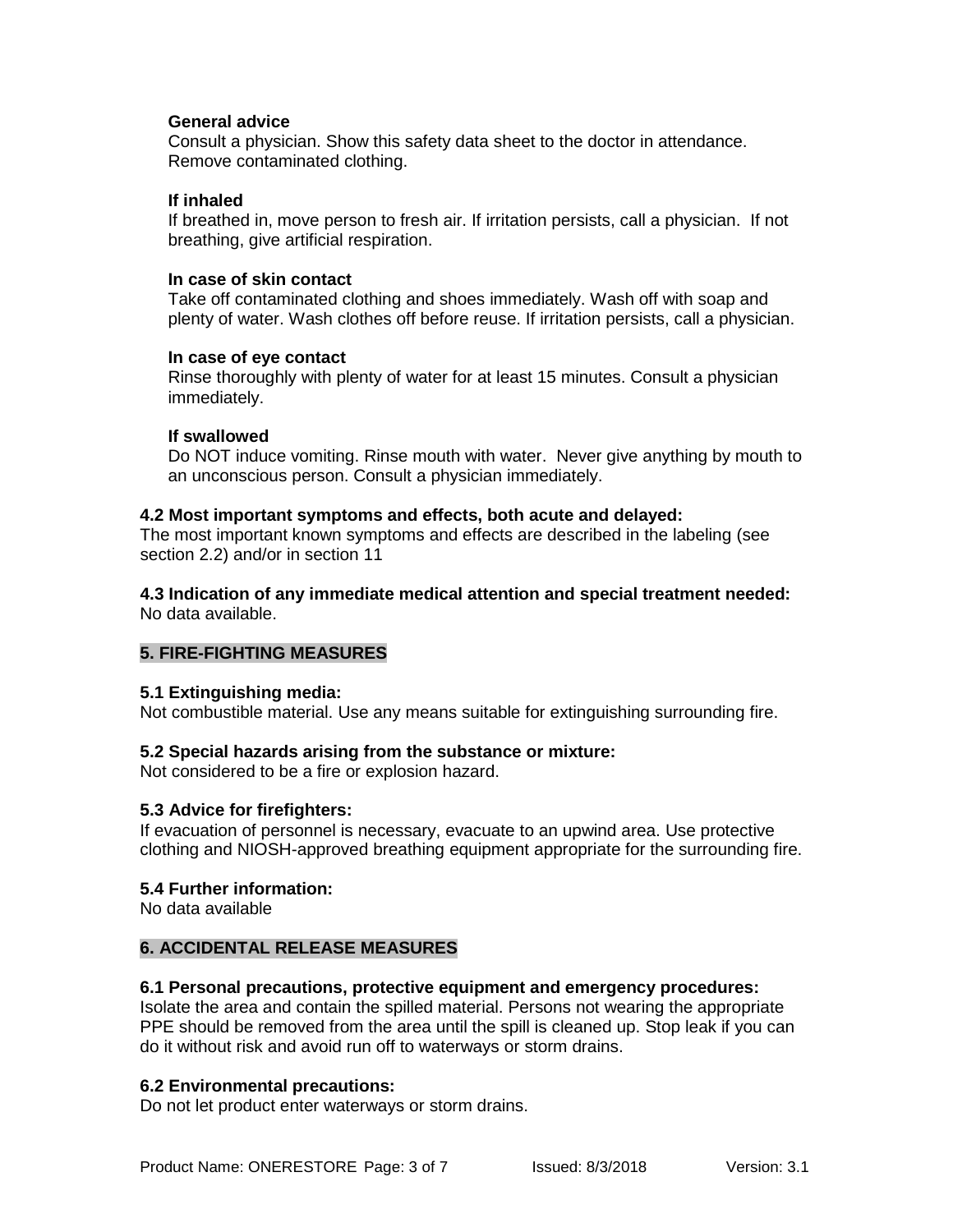## **6.3 Methods and materials for containment and cleaning up:**

Soak up with inert absorbent material and prepare for disposal. Keep in suitable, closed containers for disposal.

#### **6.4 Reference to other sections:**

For disposal see section 13.

## **7. HANDLING AND STORAGE**

#### **7.1 Precautions for safe handling:**

Wear all appropriate Personal Protective Equipment (PPE). Wear respiratory protection or ensure adequate ventilation at all times as vapors can accumulate in confined or poorly ventilated areas. Use the product in a manner which minimizes splashes. Keep container closed when not in use.

#### **7.2 Conditions for safe storage, including any incompatibilities:**

Keep container tightly closed in a dry and well-ventilated place. Containers which are opened must be carefully resealed and kept upright to prevent leakage.

## **7.3 Regulatory Requirements:** No data found

# **8. EXPOSURE CONTROL/PERSONAL PROTECTION**

**Engineering controls:** Avoid contact with skin, eyes and clothing. Wash hands before breaks and immediately after handling the product. Ensure that eyewash stations and safety showers are close to the workstation location.

**Ventilation Control:** Provide adequate ventilation to control airborne concentration. In case of insufficient ventilation, wear suitable respiratory equipment.

**Administrative controls:** Educate and train employees in safe use of this product. Follow all label warnings and data sheet instructions.

**Personal Protection:** As prescribed in the OSHA Standard for Personal Protective Equipment (29 CFR 1910.132), employers must perform a hazard assessment of all workplaces to determine the need for proper protective equipment for each employee.

**Eye Protection:** Close fitting safety goggles. Face Protection shield if needed.

**Skin and Body Protection:** Wear protective gloves and protective clothing.

**Respiratory Protection:** If exposure limits are exceeded or irritation is experienced, NIOSH/MSHA approved respiratory protection should be worn.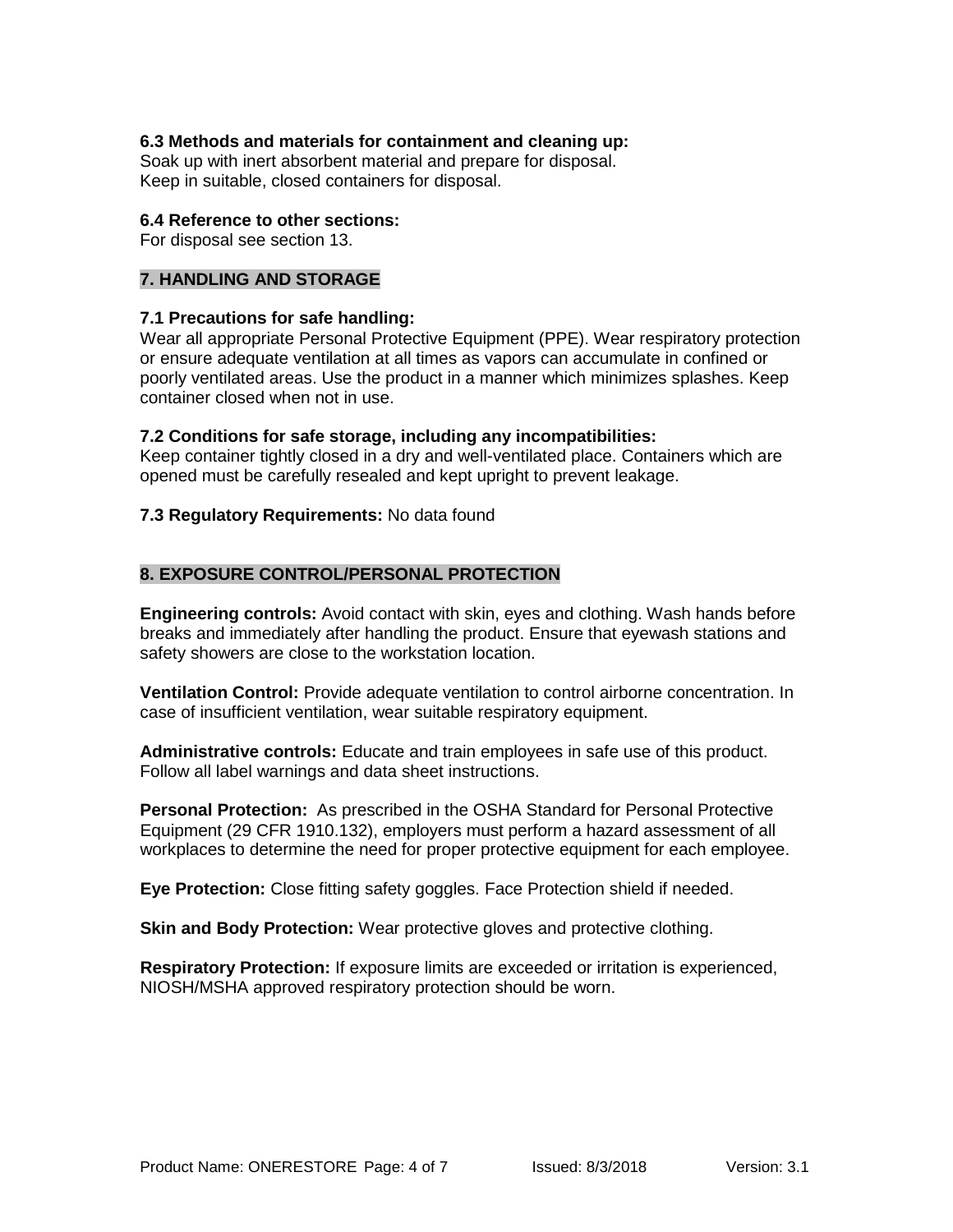# **9. PHYSICAL AND CHEMICAL PROPERTIES**

**9.1** Information on basic physical and chemical properties

**a)** Appearance Form: liquid, pale yellow

- **b)** Odor: Pleasant Scent
- **c)** Odor Threshold: Not Determined.

**d)**  $pH: > 1.0$ 

**e)** Melting point/freezing point: No data available

**f)** Initial boiling point and boiling range:  $> 100 \degree C$  ( $> 212 \degree F$ ) - lit.

**g)** Flash point: No data available

**h)** Evaporation rate: No data available

**i)** Flammability (solid, gas): Not applicable

**j)** Upper/lower flammability or explosive limits: No data available

**k)** Vapor pressure: No data available

**l)** Vapor density: No data available

**m)** Relative density: 1.117  $q/cm^3$  at 25 °C (77 °F)

**n)** Water solubility: Fully Miscible

- **o)** Auto-ignition temperature: Product is not self igniting
- **p)** Decomposition temperature: No data available
- **q)** Viscosity: Water thin
- **r)** Explosive properties: Product does not present an explosion hazard
- **s)** Oxidizing properties: No data available

# **10. STABILITY AND REACTIVITY**

- **10.1 Reactivity:** No data available
- **10.2 Chemical stability:** Stable under recommended storage conditions.
- **10.3 Possibility of hazardous reactions:** No data available
- **10.4 Conditions to avoid:** High heat
- **10.5 Incompatible materials:** Strong alkali and oxidizing compounds
- **10.6 Hazardous decomposition products:** No data available
- **10.7 Other decomposition products:** No data available

**10.8 Other Information: In the event of fire:** See section 5

# **11. TOXICOLOGICAL INFORMATION**

**11.1** Information on toxicological effects

**Product Information:**

Inhalation: May be harmful if inhaled Ingestion: Harmful if swallowed Eyes: Causes irritation and possible damage if left untreated. Skin: Causes irritation with prolonged contact.

## **Germ cell mutagenicity:** No data available

**Carcinogenicity:** This product does not contain any carcinogens or potential carcinogens as listed by OSHA, IARC or NTP.

**Reproductive toxicity:** No data available

**Specific target organ toxicity - single exposure:** No data available

**Specific target organ toxicity - repeated exposure:** No data available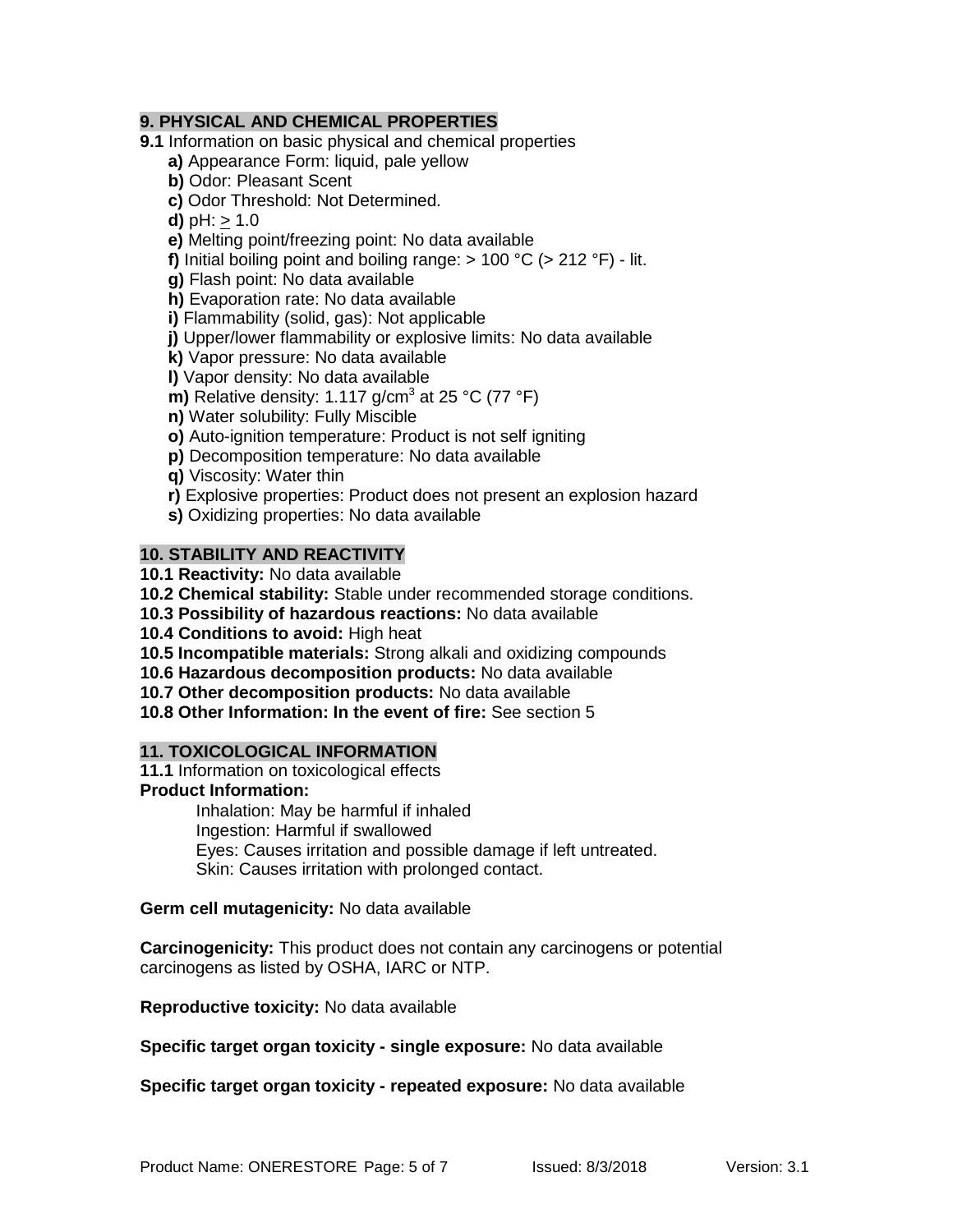## **Aspiration hazard:** No data available

## **Additional Information:** No data available

#### **12. ECOLOGICAL INFORMATION**

**12.1 Toxicity:** No data available

**12.2 Persistence and Degradability:** No data available

**12.3 Bioaccumulative Potential:** No data available

**12.4 Mobility in Soil:** No data available

**12.5 Other Adverse Ecological Effects:** An environmental hazard cannot be excluded in the event of unprofessional handling or disposal.

# **13. DISPOSAL CONSIDERATIONS**

**Waste Treatment Method:** If possible, recover product for intended use. Waste must be disposed of in accordance with federal, state and local environmental control regulations.

**Empty Container Precautions**: No data available.

**Contaminated packaging:** Dispose of as unused product.

## **14. TRANSPORT INFORMATION**

**DOT Classification:** Not regulated by the DOT. **DOT Information:** Compounds, Cleaning liquid.

**Important Note:** *Shipping descriptions may vary based on mode of transport, quantities, package size, and/or origin and destination. Consult your company's Hazardous Materials/Dangerous Goods expert for information specific to your situation.*

# **15. REGULATORY INFORMATION**

This listing is to highlight federal level regulations of the product. Individual states, and other nations may have further regulations not listed below.

#### **Classification of Mixture:**

#### **US Federal Regulations:**

SARA 313: Section 313 of Title III of the Superfund Amendments and Reauthorization Act of 1986 (SARA). This product contains a chemical or chemicals which are subject to the reporting requirements of the Act and Title 40 of the Code of Federal Regulations, Part 372.

| <b>Chemical Name</b>     | <b>CAS NO</b>   |
|--------------------------|-----------------|
| <b>Hydrochloric Acid</b> | $7647 - 01 - 0$ |
|                          |                 |